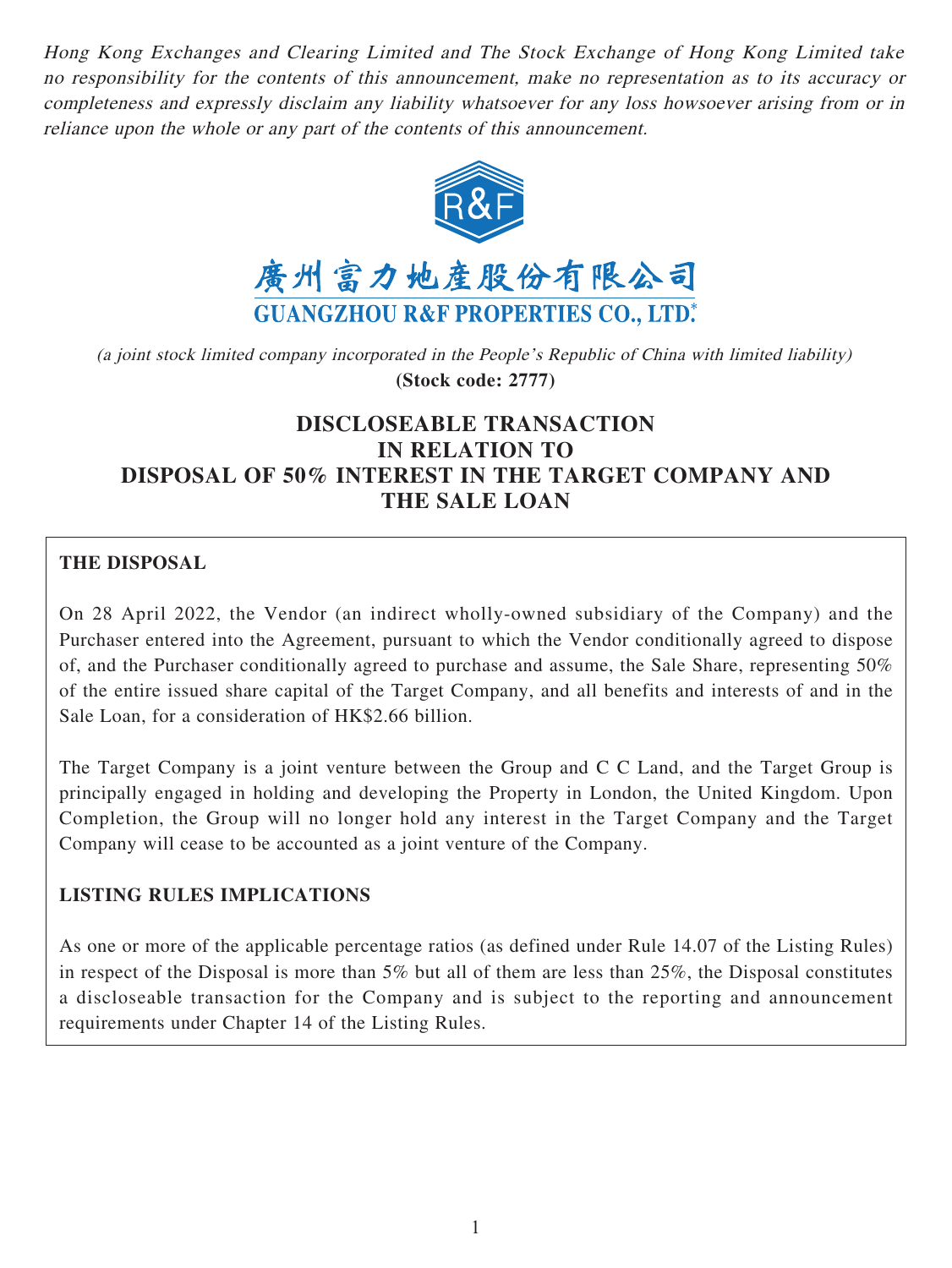# **THE AGREEMENT**

# **Date**

28 April 2022

### **Parties**

- (i) the Vendor; and
- (ii) the Purchaser.

To the best knowledge, information and belief of the Directors after making reasonable enquiries, the Purchaser and its ultimate beneficial owners are Independent Third Parties.

#### **Subject Matter**

Pursuant to the Agreement, the Vendor conditionally agreed to dispose of, and the Purchaser conditionally agreed to purchase and assume, the Sale Share and all benefits and interests of and in the Sale Loan. The Sale Share represents 50% of the entire issued share capital of the Target Company as at the date of the Agreement and as at Completion.

As at the date of the Agreement, the Sale Loan owing by the Target Company to the Vendor amounts to approximately GBP167.9 million (equivalent to approximately HK\$1.65 billion).

#### **Consideration and payment terms**

The consideration for the Disposal is HK\$2.66 billion, which shall be paid by the Purchaser to the Vendor in accordance with the Agreement in the following manner:

- (a) HK\$1 billion, representing a refundable deposit (the "**Deposit**"), is payable upon execution of the Agreement; and
- (b) HK\$1.66 billion, representing the balance of the consideration after deducting the Deposit, will be payable at Completion.

The consideration was determined after arm's length negotiations with reference to (i) the unaudited consolidated net asset value of the Target Company as at 31 March 2022 of approximately GBP288.7 million (equivalent to approximately HK\$2.84 billion), as attributable to the proportional interest of the Sale Share in the Target Company; (ii) the invested equity contribution by the Group into the Target Company leading up to the time of Disposal, taking into account the uncertainty and risk associated to the realisation of future sales that can be generated from the development; (iii) the amount of the Sale Loan; and (iv) the reasons for and benefits of the Disposal as set out in this announcement.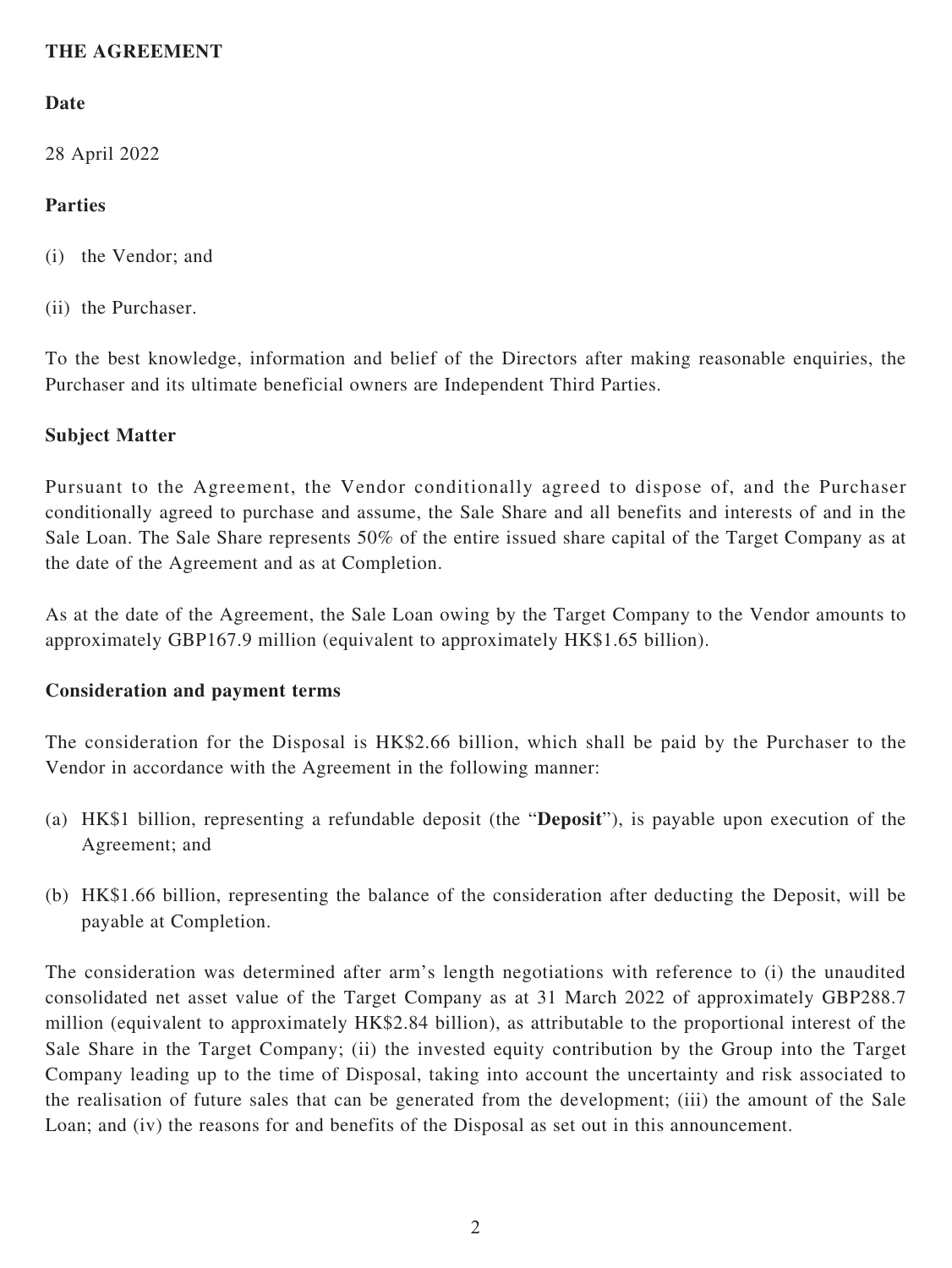### **Conditions precedent**

Completion is conditional upon the following conditions ("**Condition(s)**") being satisfied (or waived by the Purchaser pursuant to the Agreement), on or before the Longstop Date:

- (a) the Purchaser having completed its due diligence investigation, including but not limited to legal, financial, business and tax of each member of the Target Group and the Property (including on-site physical inspection) to its sole reasonable satisfaction;
- (b) all necessary approvals and consents from any third party(ies) having been obtained by the Vendor and/or the Target Company for the transactions contemplated under the Agreement, including without limitation, (i) any lender's consent as may be required if there is any amount outstanding under any existing facility(ies) granted to the Vendor, the Target Company or its subsidiaries, and (ii) consent of other shareholder(s) of the Target Company;
- (c) the passing of the resolutions of the board of directors and (where required) sole shareholder of the Vendor for approving the Agreement and the transactions contemplated thereunder;
- (d) all the requirements under the Listing Rules required to be complied with by the Vendor and/or any of its holding companies in respect of the Agreement and the transactions contemplated thereunder having been duly complied with; and
- (e) all the warranties given by the Vendor under the Agreement being true, accurate and correct and not misleading in all respects.

The Purchaser may, to such extent as it thinks fit, at any time waive in writing to the Vendor any of the Conditions (other than the Conditions set out in paragraph (b) and (d) above) or any part thereof on such terms as it may decide at its sole and absolute discretion.

If any of the Conditions (which have not previously been waived by the Purchaser) have not been satisfied by the Longstop Date, either party may at any time thereafter, at its option (but without prejudice to any other right or remedy it may have), by notice to the other party, terminate the Agreement, in which event (i) all rights and obligations of the parties shall cease and determine, and no party shall have any claim against the other party save and except for the then accrued rights and obligations; and (ii) the Vendor shall return the Deposit to the Purchaser or as it may direct within three (3) business days upon termination.

# **Completion**

Completion shall take place on or before the third (3rd) business day following the satisfaction of the Conditions not otherwise waived by the Purchaser (or such other date as may be agreed by the Vendor and the Purchaser in writing).

Upon Completion, the Group will no longer hold any interest in the Target Company and the Target Company will cease to be accounted as a joint venture of the Company.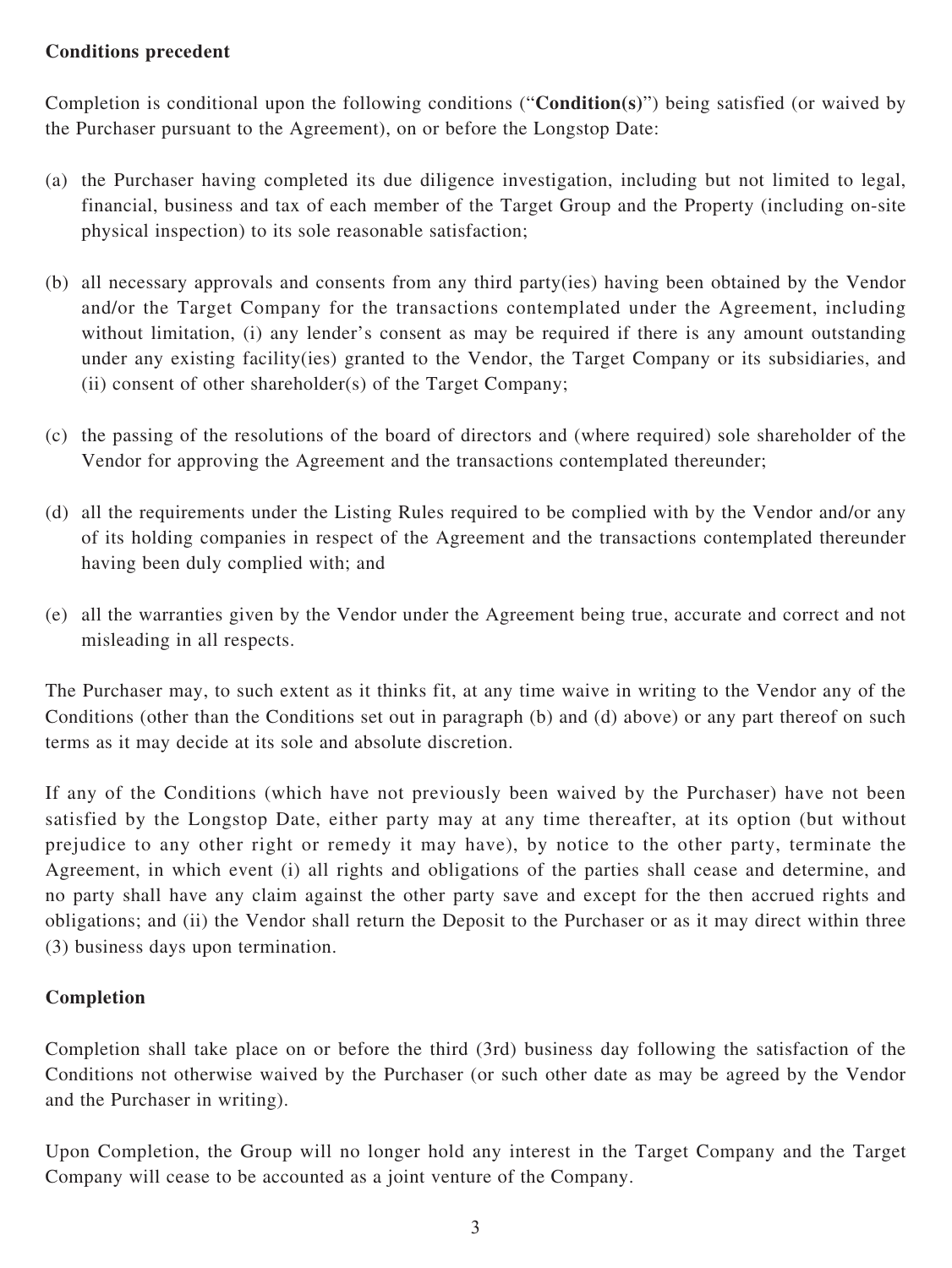# **Post-Completion sharing of profits**

The Vendor shall be entitled to receive such portion of the Purchaser's due share of the profit distributable by the Target Company, which is attributable to the portion of the accumulated sales of the units of phase one of the Property exceeding GBP1.2 billion in value and achieved within 18 months from the date of Completion.

The Purchaser shall procure the Target Company to pay or distribute profit as soon as possible after the accumulated sales of the units of phase one of the Property reaches GBP1,200,000,000 in value.

# **REASONS FOR AND BENEFITS OF ENTERING INTO THE AGREEMENT**

The Disposal enables the Group to monetize the value in its investment in the Property accumulated over a period of time since investment and represents an opportunity to enhance the financial flexibility of the Group at this point of time. The profit sharing provisions under the Agreement also enable the Company to receive such portion of the Purchaser's due share of profit distributable by the Target Company from the sales of units of phase one of the Property achieved within 18 months from the date of Completion.

The Disposal is beneficial to the Group in optimizing the allocation of resources and reducing its gearing ratio, which is conducive to the Group's ability to manage risks and achieve long-term stable and healthy development.

The Directors are of the view that the terms of the Agreement were negotiated on an arm's length basis and on normal commercial terms, are fair and reasonable and in the interests of the Company and the Shareholders as a whole.

# **INFORMATION OF THE TARGET COMPANY AND THE PROPERTY**

The Target Company is a joint venture between the Group and C C Land, and the Target Group is principally engaged in holding and developing the Property in London, the United Kingdom.

The Property is currently known as "Thames City" located at south of Nine Elms Lane, London (former New Covent Garden Market), the United Kingdom, with a total site area of approximately 449,000 square feet and a total saleable floor area of approximately 1.7 million square feet. The Property is mixed use development comprising 12 residential buildings, a park and other facilities such as club house, landscaped gardens, restaurants, retail outlets and commercial spaces. Phase one of the Property, which comprises 3 residential towers, was launched for pre-sale in 2020 and the construction is in progress as at the date of this announcement.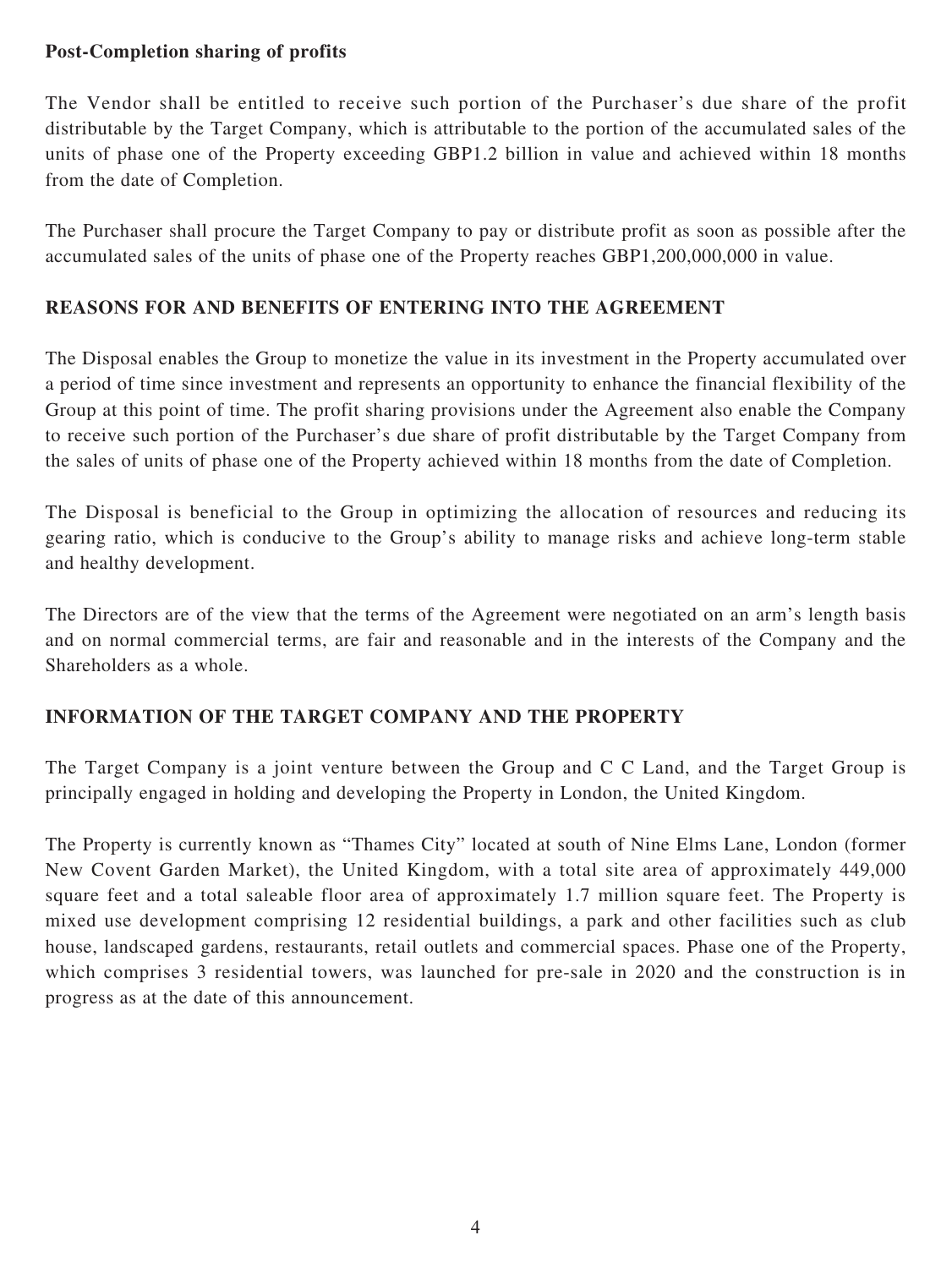Set out below is the unaudited consolidated financial information of the Target Company for the years ended 31 December 2020 and 31 December 2021:

|                                                            | For the year ended<br>31 December |             |
|------------------------------------------------------------|-----------------------------------|-------------|
|                                                            |                                   |             |
|                                                            | 2020                              | 2021        |
|                                                            | <b>GBP</b>                        | <b>GBP</b>  |
| Net loss before and after taxation and extraordinary items | 4.2 million                       | 4.7 million |

Based on the unaudited management accounts of the Target Company, the unaudited consolidated net asset value of the Target Company as at 31 March 2022 was approximately GBP577.3 million (equivalent to approximately HK\$5.69 billion).

### **INFORMATION ON THE PARTIES INVOLVED**

#### **The Purchaser**

To the best knowledge, information and belief of the Directors after making reasonable enquiries, (i) the Purchaser is principally engaged in investment holding; (ii) the Purchaser is wholly owned by Mr. Cheung Chung Kiu; and (iii) the Purchaser and its ultimate beneficial owner are Independent Third Parties.

### **The Vendor**

The Vendor is a company incorporated in the British Virgin Islands with limited liability and is principally engaged in investment holding. The Vendor is an indirect wholly-owned subsidiary of the Company as at the date of this announcement.

#### **The Group**

The Company is a joint stock company incorporated in the PRC with limited liability and the H Shares of which are listed on the main board of the Stock Exchange. The Company is an investment holding company. The Group is principally engaged in the development and sale of properties, property investment, hotel operations and other property development related services in the PRC.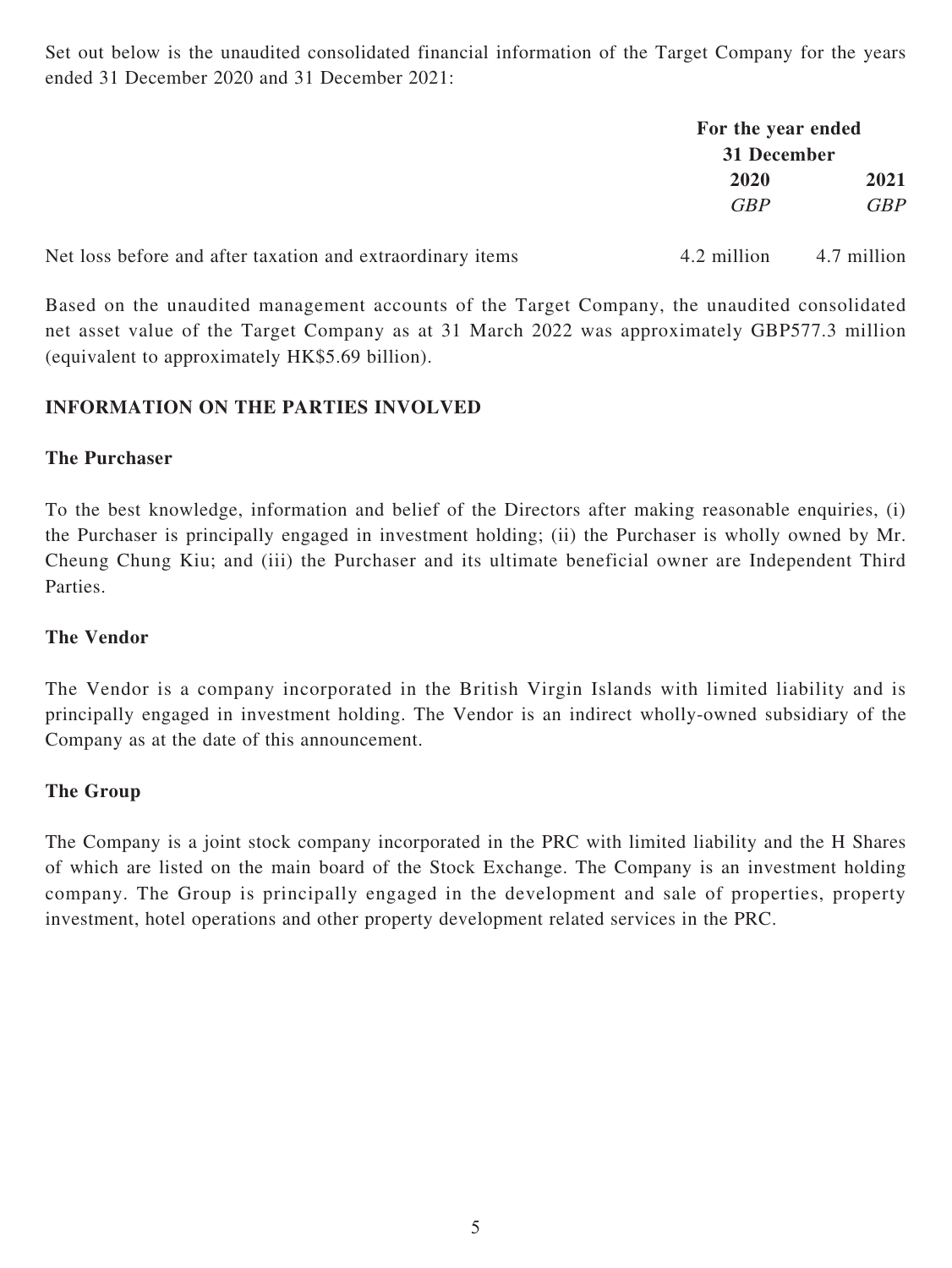# **FINANCIAL EFFECT OF THE DISPOSAL AND USE OF PROCEEDS**

Subject to final audit, it is expected that the Group will record a loss from the Disposal of approximately HK\$1.84 billion, which is calculated with reference to the unaudited consolidated net asset value of the Target Group as at 31 March 2022 attributable to the Vendor, the amount of the Sale Loan and the consideration for the Disposal of HK\$2.66 billion.

The proceeds from the Disposal will first be applied to repay existing loans owing by the Vendor. The Board intends to apply any remaining net proceeds from the Disposal to repay the Group's other indebtedness and as general working capital of the Group.

### **LISTING RULES IMPLICATIONS**

As one or more of the applicable percentage ratios (as defined under Rule 14.07 of the Listing Rules) in respect of the Disposal is more than 5% but all of them are less than 25%, the Disposal constitutes a discloseable transaction for the Company and is subject to the reporting and announcement requirements under Chapter 14 of the Listing Rules.

#### **DEFINITIONS**

In this announcement, unless the context otherwise requires, the following expressions shall have the following meanings:

| "Agreement"       | the sale and purchase agreement dated 28 April 2022 entered into<br>between the Vendor and the Purchaser in relation to the Disposal                                                                                              |
|-------------------|-----------------------------------------------------------------------------------------------------------------------------------------------------------------------------------------------------------------------------------|
| "Board"           | board of Directors                                                                                                                                                                                                                |
| "C C Land"        | C C Land Holdings Limited, a company incorporated in Bermuda with<br>limited liability whose shares are listed on the main board of the Stock<br>Exchange (stock code: 1224)                                                      |
| "Classical Noble" | Classical Noble Limited, a company incorporated in the British Virgin<br>Islands with limited liability, which is indirectly wholly-owned by C C<br>Land as at the date of this announcement                                      |
| "Company"         | Guangzhou R&F Properties Co., Ltd.* (廣州富力地產股份有限公司),<br>a joint stock company incorporated in the PRC with limited liability<br>and the H Shares of which are listed on the main board of the Stock<br>Exchange (stock code: 2777) |
| "Completion"      | completion of the Disposal pursuant to the Agreement                                                                                                                                                                              |
| "Director(s)"     | $directory(s)$ of the Company                                                                                                                                                                                                     |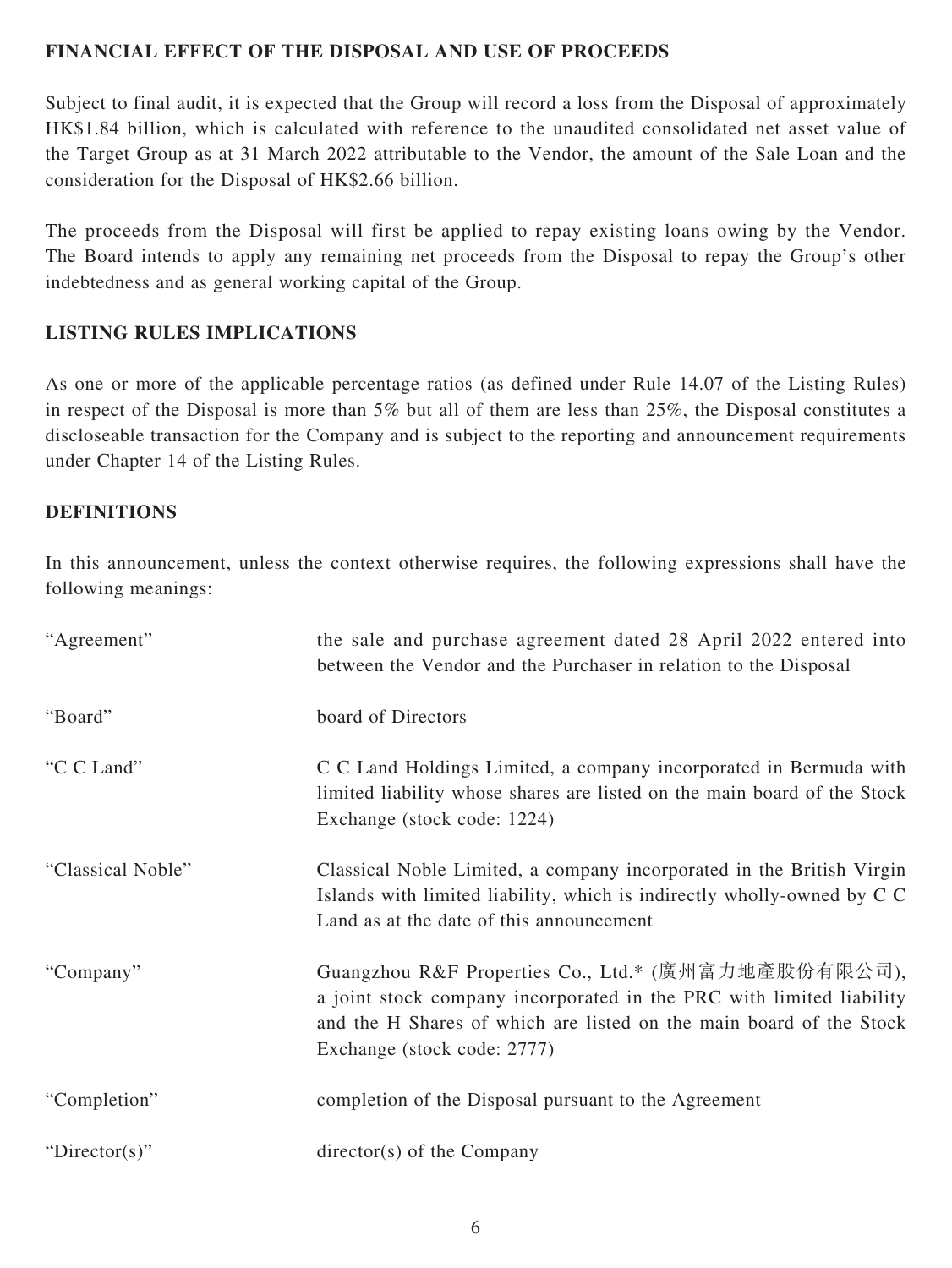| "Disposal"                  | the disposal of the Sale Share and the assignment of the Sale Loan<br>pursuant to the Agreement                                                                                                                                                                 |
|-----------------------------|-----------------------------------------------------------------------------------------------------------------------------------------------------------------------------------------------------------------------------------------------------------------|
| "GBP"                       | British Pound Sterling, the lawful currency of the United Kingdom                                                                                                                                                                                               |
| "Group"                     | the Company and its subsidiaries                                                                                                                                                                                                                                |
| "HK\$"                      | Hong Kong dollar, the lawful currency of Hong Kong                                                                                                                                                                                                              |
| "Hong Kong"                 | the Hong Kong Special Administrative Region of the PRC                                                                                                                                                                                                          |
| "Independent Third Parties" | third parties independent of and not connected with the Company or its<br>connected persons (as defined in the Listing Rules)                                                                                                                                   |
| "Listing Rules"             | the Rules Governing the Listing of Securities on the Stock Exchange                                                                                                                                                                                             |
| "Longstop Date"             | 30 June 2022 or any other date which may be agreed by the Vendor<br>and the Purchaser in writing                                                                                                                                                                |
| "PRC"                       | the People's Republic of China                                                                                                                                                                                                                                  |
| "Property"                  | the freehold property known as land to the south of Nine Elms Lane<br>(former New Covent Garden Market), London (with title number<br>TGL483525)                                                                                                                |
| "Purchaser"                 | Victory Trend Holdings Limited, a company incorporated in the British<br>Virgin Islands with limited liability                                                                                                                                                  |
| "Sale Loan"                 | the entire amount of the principal, interest (if any) and other sums<br>and indebtedness due, owing or payable to the Vendor by the Target<br>Company, as at Completion (representing all amounts owing by the<br>Target Company to the Vendor as at such date) |
| "Sale Share"                | one (1) ordinary share of the Target Company to be sold by the Vendor<br>to the Purchaser, which constitutes 50% of entire issued share capital<br>of the Target Company as at the date of the Agreement and as at<br>Completion                                |
| "Shareholder(s)"            | $holder(s)$ of the ordinary share(s) of the Company                                                                                                                                                                                                             |
| "Stock Exchange"            | The Stock Exchange of Hong Kong Limited                                                                                                                                                                                                                         |